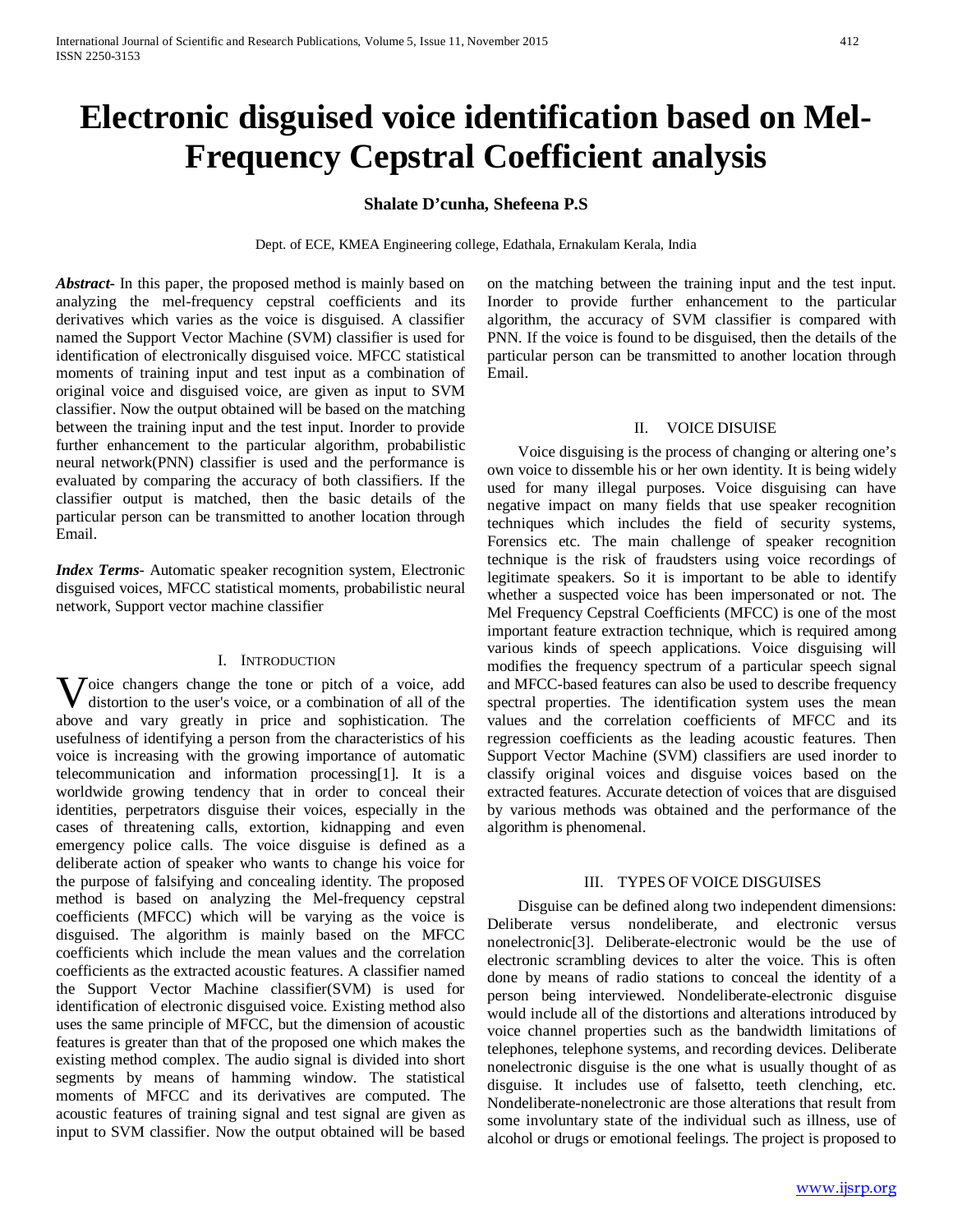International Journal of Scientific and Research Publications, Volume 5, Issue 11, November 2015 413 ISSN 2250-3153

focus on deliberate-electronically disguised voices. Electronicdeliberate disguise is relatively uncommon, occurring in only one to ten percent of voice disguise situations.

## IV. PROPOSED SYSTEM OF VOICE IDENTIFICATION

 The electronic disguising is done using the voice changing software 'Audacity' by changing the pitch. The MFCC and its delta and double delta coefficients are extracted. The plots of MFCC, delta MFCC and double delta MFCC of the original and disguised speech samples are obtained. And these coefficients are used for the voice identification. Two groups or classes are available namely 'original' and 'disguised'.

#### *A.Feature extraction*

 The first step of MFCC extraction process is to compute the Fast Fourier Transform (FFT) of each frame and obtain its magnitude. The next step will be to adapt the frequency resolution to a perceptual frequency scale which satisfies the properties of the human ears such as a perceptually melfrequency scale. Then the power *Pm* of the *m*th Mel-filter  $B_m(w)$ is calculated by:

$$
Pm = \int_{f_{lm}}^{h_{lm}} B_m(w) |F(w)|^2 dw,
$$
  
\n
$$
m = 1, 2, \dots \dots \dots M
$$
  
\n(1)

 where *fum* and *flm* are the upper and lower cut-off frequencies of  $B_m(\omega)$ . Next, the Discrete Cosine Transform (DCT) is applied to the Log-power {log *P*1*,* log *P*2*, . . . ,* log *PM*} of the *M* Mel-filters to calculate the *L*-dimensional MFCC of *xi (n)*:

$$
C_l = \sum_{m=1}^{M} \left[ \log P_m \cdot \cos \frac{l(m-0.5)\pi}{M} \right],
$$
  
(2) 
$$
l = 1, 2, \dots \dots \dots L
$$

where  $\mathcal{C}_l$  is the *l*th MFCC component, and *L* is less than the number *M* of Mel-filters. At this point, for the speech signal  $x(n)$ with *N* frames, *N L*-dimensional MFCC vectors have been extracted based on each frame. Derivative coefficients (∆MFCC and ∆∆MFCC) reflecting dynamic cepstral features are computed from the MFCC vectors. Delta and delta-delta coefficients can be calculated as follows:

$$
d_t = (\sum_{n=1}^{N} n (a_n (C_{t+n} - C_{t-n})) / (2 \sum_{n=1}^{N} n^2) (3)
$$

From frame t computed in terms of static coefficients  $C_{t+m}$ to  $C_{t-n}$ . Typical value for N is 2. Each of the delta feature represents the change between frames and each of the double delta features represents the changes between the frames in the corresponding delta features. Since the number of MFCC vectors varies with the duration of speech signals, statistical moments are used to obtain acoustic features with the same dimension. For the above  $x(n)$  with *N* frames, assuming  $v_{ij}$  to be the *j* th component of the MFCC vector of the *i* th frame, and *Vj* to be the set of all the  $j$  th components,  $V_j$  can be expressed as:  $V_i = \{v_{1i}, v_{2i}, \dots \dots \dots v_{Ni}\}.$ 

$$
j = 1, 2, \dots \dots \dots L \tag{4}
$$

 Here, two kinds of statistical moments, including the mean values  $E_j$  of each component set  $V_j$ , and the correlation coefficients  $CR_{ij}$  between different component sets  $V_j$  and  $V_{j'}$ , are taken into consideration. They are calculated by:

$$
E_j = E(V_j), \qquad j = 1, 2, \dots, L \tag{5}
$$

$$
CR_{jjP} = \frac{cov(v_j, v_{j'})}{\sqrt{VAR(v_j)} \sqrt{VAR(v_j')}}, \qquad 1 \le j < j' \le L \tag{6}
$$

The resulting  $E_j$  and  $CR_{jj'}$  are combined to form the statistical moments *WMFCC* of the *L*-dimensional MFCC vectors:

$$
W_{MECC} = [E_1, E_2, \dots E_L, CR_{12}, CR_{13}, \dots CR_{L-1L}] \quad (7)
$$

 Similarly, the statistical moments[6] *W*∆*MFCC* of the ∆MFCC vectors, and the statistical moments *W*∆∆*MFCC* of the ∆∆MFCC vectors are calculated[2]. Finally, *WMFCC*, *W*∆*MFCC*

and *W*∆∆*MFCC* are combined to form the acoustic feature *W* of *x(n)*:

$$
W = [W_{MFCC}, W_{\Delta MFCC}, W_{\Delta MFCC}] \tag{8}
$$

## *B.Identifying disguised voices*

 The identification algorithm is based on MFCC statistical moments and SVM classifiers. Also probabilistic neural network could be used instead of SVM classifiers for better performance. Fig 1 illustrates the proposed system of voice identification in which first of all the recorded voice sets are disguised by means of Audacity software. Then the feature of these voice sets namely MFCC, Delta MFCC and double delta MFCC are extracted and their statistical coefficients are computed.



**Figure 1. Proposed system of voice identification**

 Then training is done on SVM classifier by a set of original as well as disguised voice signals. After training, testing of the other voice signals in the database was done, so that each of the voice signals will be identified as either original or disguised. Then the accuracy of the two classifiers are plotted on using bar diagram to find which will be the better one. Now, from the voice signal, the name of the person should be identified. And the details of that particular person, particularly; name, gender, place and the voice will be transmitted to another location through Email.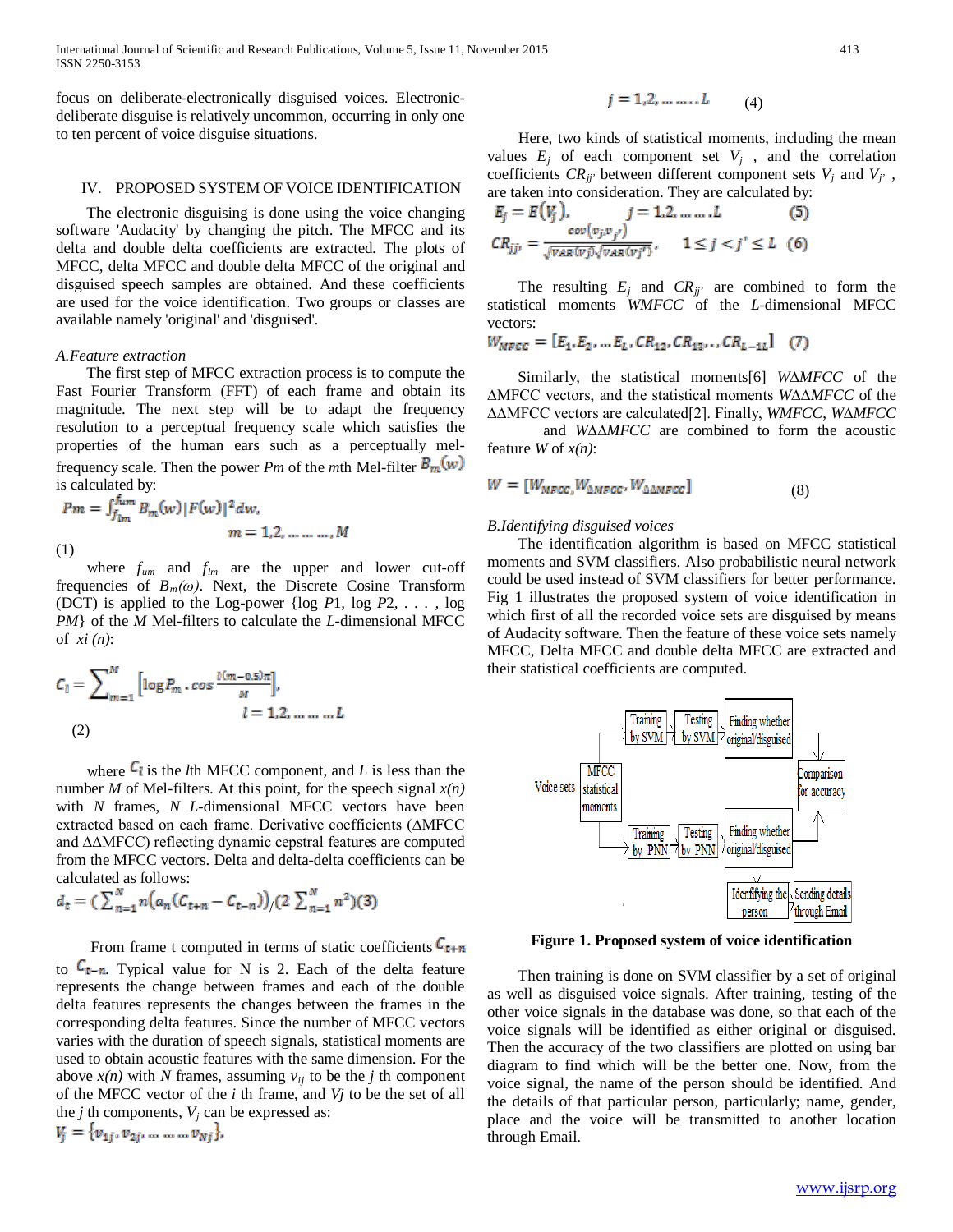

 Fig 2 shown above is the plot between Mel frequency cepstral coefficients and filter banks. Thus a set of coefficients are obtained which could be plotted on the graph and these coefficients represent the auditory feature which for speech recognition.

#### *B. Plot of delta MFCC*



**Figure 3: Output plot for Delta MFCC**

 Fig 3 shown above represents the plot between delta Mel frequency cepstral coefficients and the filter banks which is used to indicate dynamic characteristics of voice identification.

## *C. Plot of double delta MFCC*

 Fig 4 shown below represents Double delta coefficients, which are also used to obtain the dynamic characteristics of voice signal.



**Figure 4: Output plot for Double Delta MFCC**

#### *D. Statistical moments*

 Fig 5 shows the statistical moments of MFCC, delta MFCC and double delta MFCC respectively. The statistical moments include the mean value and the correlation coefficients which is needed in the identification of voices.



**Figure 5. Statistical moments**

## *E. Performance comparison based on accuracy*

 10 voice signals of 10 friends were chosen and they were disguised and a database was created. For training the SVM classifier, 8 voice signals of 10 friends are used. So SVM classifier was trained with a total of 160 voice signals. For testing purpose, the remaining 20 voice signals are used. The same procedure is repeated for probabilistic neural network. Then a graph indicating the accuracy of the two classifiers are plotted as below.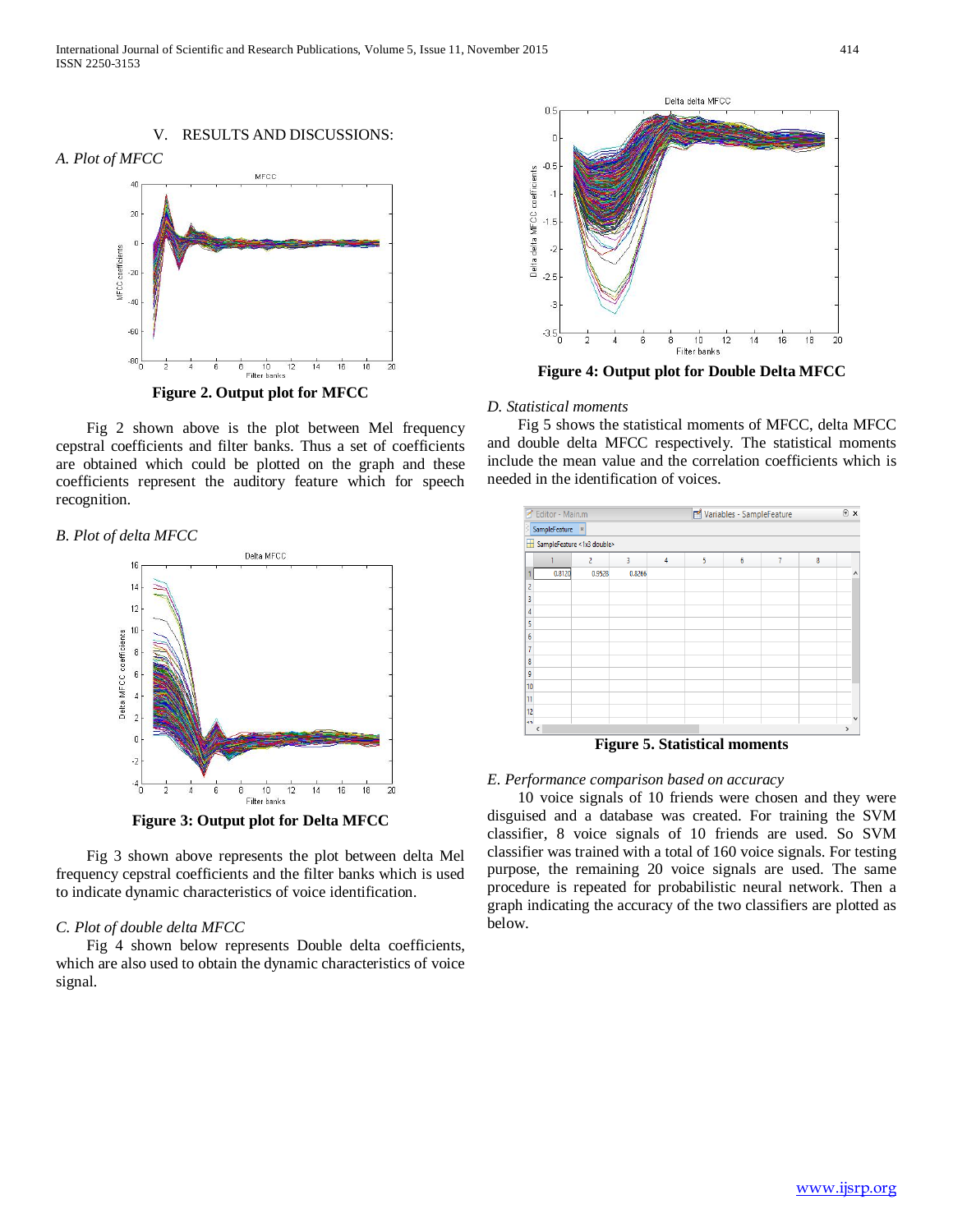

**Figure 6. Comparison for accuracy**

## *F. Result when identifying original voice*

 A GUI representation of the output of the proposed thesis is shown in Fig 7 and Fig 8. The input audio signal is selected by browsing the files and then it is checked to find whether the voice is disguised or not. Then the identification of voice is made by means of probabilistic neural network. If the input voice is found to be original, then the details of that person, mainly name, gender, place will be displayed.



*G. Result when identifying disguised voice* 

| <b>Electronic Disguised Voice Identification</b>                                |  |
|---------------------------------------------------------------------------------|--|
|                                                                                 |  |
| Mailed Successfully                                                             |  |
| Name: Shalate<br>Gender : female                                                |  |
| Place :vvpeen                                                                   |  |
|                                                                                 |  |
| <b>Browse</b><br>C:\Users\Shalate_\Desktop\Fina<br>Person 7<br><b>Disquised</b> |  |

**Figure 8. Result when input voice signal is disguised**

 If it is recognized that the input voice signal is disguised, then the details of the particular person, and the disguised voice which could be used for further investigation is send via an Email. If the mail is sent successfully, then a dialogue box indicating 'Mailed successfully' will be displayed.

# VI. CONCLUSION

 The thesis is mainly based on the statistical moments of MFCC and its derivatives. A classifier named the Support Vector Machine classifier is used for this algorithm for identification of electronic disguised voice. Inorder to provide further enhancement to the particular algorithm, the SVM classifier is substituted by a probabilistic neural network classifier which had provided a better output. A comparison is made between the SVM classifier and probabilistic neural network and it is found that probabilistic neural network posses more accuracy than that of SVM classifier. Typically probabilistic neural network posses 22.5 percentage more accuracy than that of SVM classifier. Also if the output obtained from the classifier is found to be disguised, the details of that particular person is send via an Email.

# ACKNOWLEDGEMENT

 Authors wish to thank all those people who had helped in successfully completing this project.

## **REFERENCES**

- [1] Haojin Wu, Yong Wang and Jiwu Huang, "identification of electronic disguised voice", IEEE transactions on information forensics and security, vol. 9. No. 3, March 2014.
- [2] S. S. Kajarekar, H. Bratt, E. Shriberg, and R. de Leon, "A study of intentional voice modifications for evading automatic speaker recognition," in Proc. IEEE Int. Workshop Speaker Lang. Recognit., Jun. 2006, pp. 1–6.
- [3] H. Wu, Y. Wang, and J. Huang, "Blind detection of electronic disguised voice," in Proc. IEEE International Conference on acoustics, speech and signal processing, vol. 1. Feb. 2013, pp. 3013–3017.
- [4] Patrick Perrot, Celine Preteux, Sophie Vasseur, Gerard Chollet, "Detection and Recognition of voice disguise" Proceedings, IAFPA 2007.